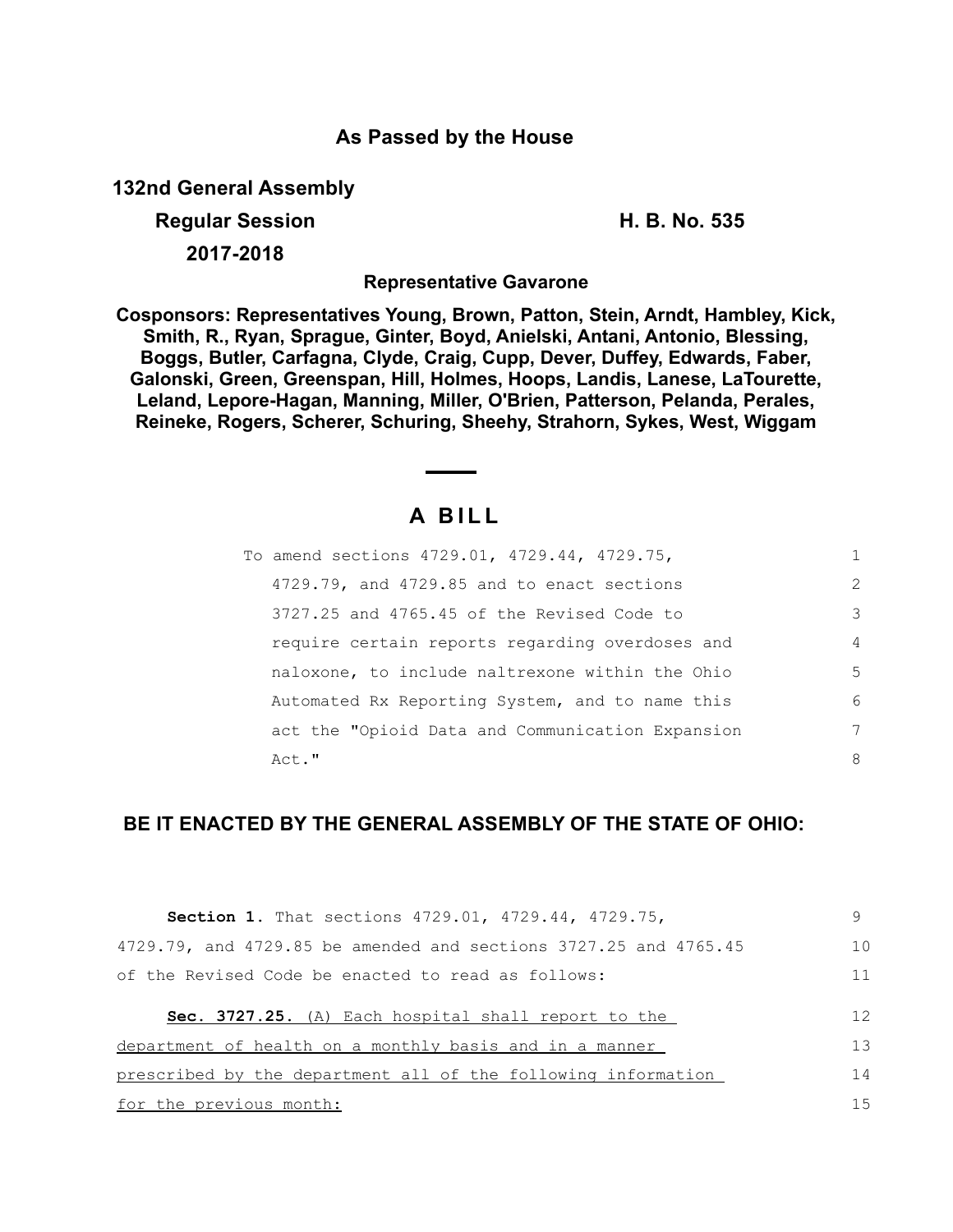| (1) The total number of drug overdose cases brought to the       | 16 |
|------------------------------------------------------------------|----|
| hospital for treatment;                                          | 17 |
| (2) Of the number described in division (A) (1) of this          | 18 |
| section, the number that resulted in death and the number that   | 19 |
| did not result in death.                                         | 20 |
| When submitting reports, the hospital shall not include          | 21 |
| any information that identifies or tends to identify specific    | 22 |
| patients.                                                        | 23 |
| (B) Each month, the department shall compile the                 | 24 |
| information it receives under division (A) of this section and   | 25 |
| shall publish the information on its internet web site.          | 26 |
| (C) The department may adopt rules as necessary to               | 27 |
| implement this section. The rules shall be adopted in accordance | 28 |
| with Chapter 119. of the Revised Code.                           | 29 |
| Sec. 4729.01. As used in this chapter:                           | 30 |
| (A) "Pharmacy," except when used in a context that refers        | 31 |
| to the practice of pharmacy, means any area, room, rooms, place  | 32 |
| of business, department, or portion of any of the foregoing      | 33 |
| where the practice of pharmacy is conducted.                     | 34 |
| (B) "Practice of pharmacy" means providing pharmacist care       | 35 |
| requiring specialized knowledge, judgment, and skill derived     | 36 |
| from the principles of biological, chemical, behavioral, social, | 37 |
| pharmaceutical, and clinical sciences. As used in this division, | 38 |
| "pharmacist care" includes the following:                        | 39 |
| (1) Interpreting prescriptions;                                  | 40 |
| (2) Dispensing drugs and drug therapy related devices;           | 41 |
| (3) Compounding drugs;                                           | 42 |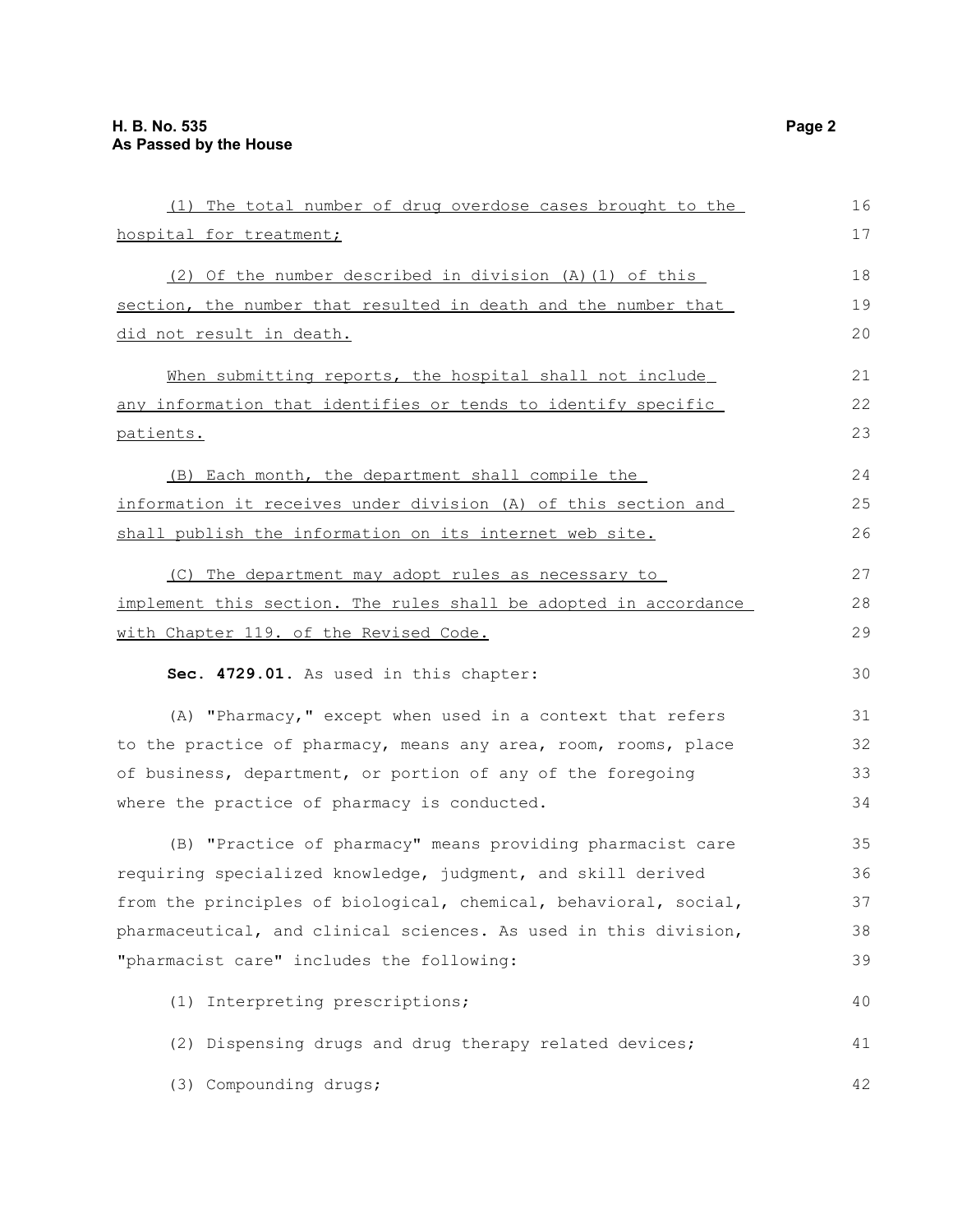### **H. B. No. 535 Page 3 As Passed by the House**

| (4) Counseling individuals with regard to their drug             | 43 |
|------------------------------------------------------------------|----|
| therapy, recommending drug therapy related devices, and          | 44 |
| assisting in the selection of drugs and appliances for treatment | 45 |
| of common diseases and injuries and providing instruction in the | 46 |
| proper use of the drugs and appliances;                          | 47 |
| (5) Performing drug regimen reviews with individuals by          | 48 |
| discussing all of the drugs that the individual is taking and    | 49 |
| explaining the interactions of the drugs;                        | 50 |
| (6) Performing drug utilization reviews with licensed            | 51 |
| health professionals authorized to prescribe drugs when the      | 52 |
| pharmacist determines that an individual with a prescription has | 53 |
| a drug regimen that warrants additional discussion with the      | 54 |
| prescriber;                                                      | 55 |
| (7) Advising an individual and the health care                   | 56 |
| professionals treating an individual with regard to the          | 57 |
| individual's drug therapy;                                       | 58 |
| (8) Acting pursuant to a consult agreement with one or           | 59 |
| more physicians authorized under Chapter 4731. of the Revised    | 60 |
| Code to practice medicine and surgery or osteopathic medicine    | 61 |
| and surgery, if an agreement has been established;               | 62 |
| (9) Engaging in the administration of immunizations to the       | 63 |
| extent authorized by section 4729.41 of the Revised Code;        | 64 |
| (10) Engaging in the administration of drugs to the extent       | 65 |
| authorized by section 4729.45 of the Revised Code.               | 66 |
| (C) "Compounding" means the preparation, mixing,                 | 67 |
| assembling, packaging, and labeling of one or more drugs in any  | 68 |
| of the following circumstances:                                  | 69 |
| (1) Pursuant to a prescription issued by a licensed health       | 70 |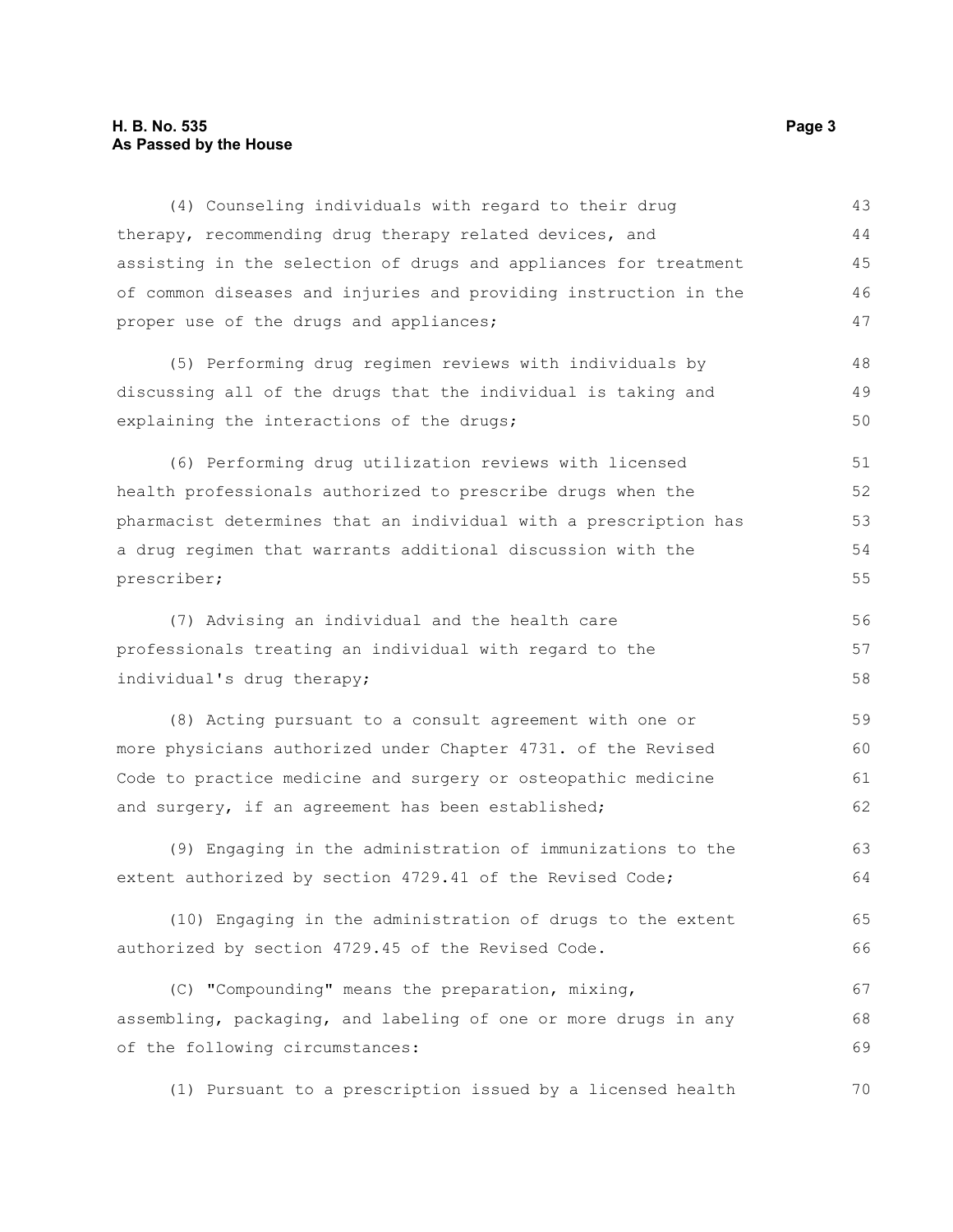professional authorized to prescribe drugs; (2) Pursuant to the modification of a prescription made in accordance with a consult agreement; (3) As an incident to research, teaching activities, or chemical analysis; (4) In anticipation of orders for drugs pursuant to prescriptions, based on routine, regularly observed dispensing patterns; (5) Pursuant to a request made by a licensed health professional authorized to prescribe drugs for a drug that is to be used by the professional for the purpose of direct administration to patients in the course of the professional's practice, if all of the following apply: (a) At the time the request is made, the drug is not commercially available regardless of the reason that the drug is not available, including the absence of a manufacturer for the drug or the lack of a readily available supply of the drug from a manufacturer. (b) A limited quantity of the drug is compounded and provided to the professional. (c) The drug is compounded and provided to the professional as an occasional exception to the normal practice of dispensing drugs pursuant to patient-specific prescriptions. (D) "Consult agreement" means an agreement that has been entered into under section 4729.39 of the Revised Code. (E) "Drug" means: (1) Any article recognized in the United States 71 72 73 74 75 76 77 78 79 80 81 82 83 84 85 86 87 88 89 90 91 92 93 94 95 96 97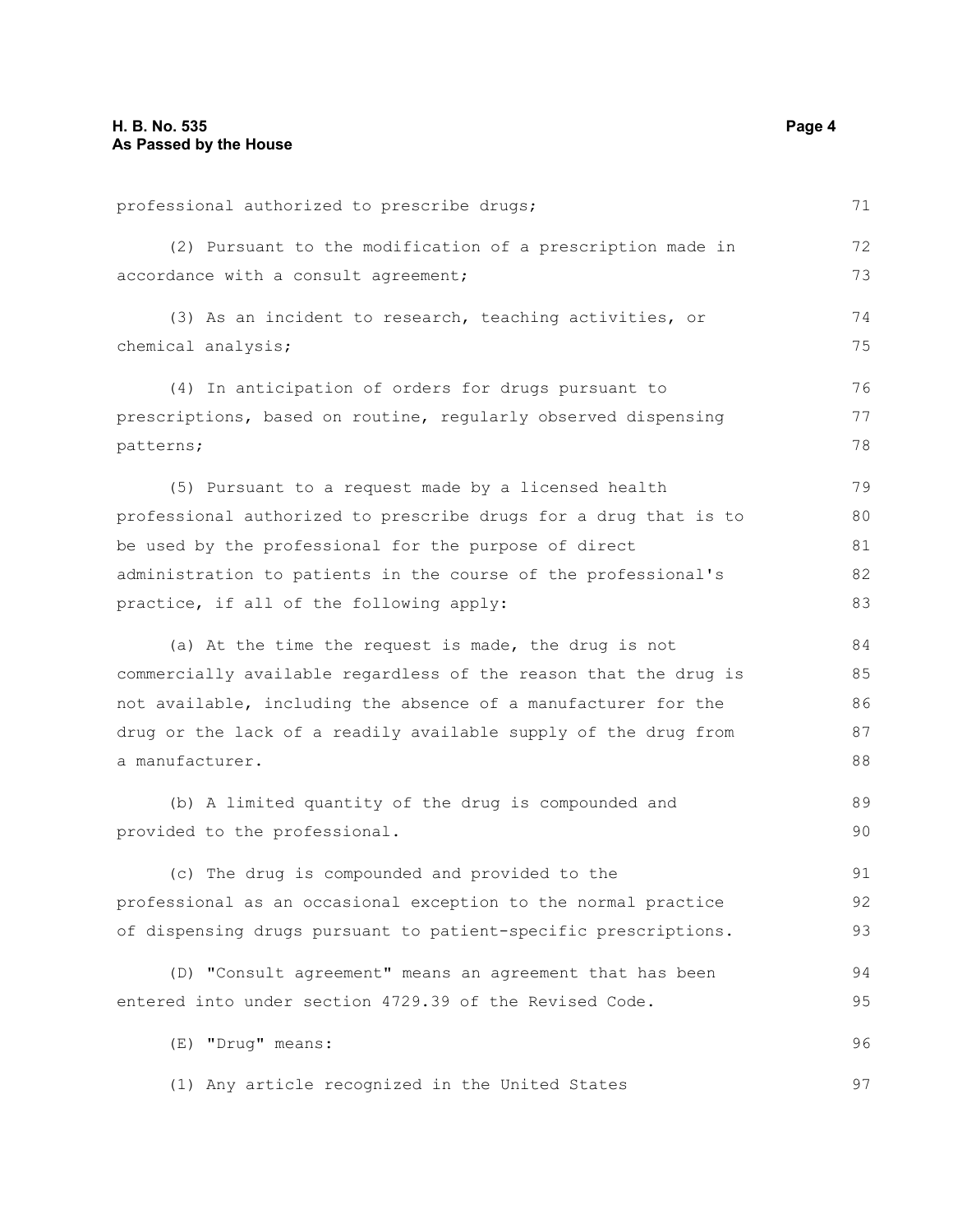pharmacopoeia and national formulary, or any supplement to them, intended for use in the diagnosis, cure, mitigation, treatment, or prevention of disease in humans or animals;

(2) Any other article intended for use in the diagnosis, cure, mitigation, treatment, or prevention of disease in humans or animals; 101 102 103

(3) Any article, other than food, intended to affect the structure or any function of the body of humans or animals;

(4) Any article intended for use as a component of any article specified in division  $(E)$   $(1)$ ,  $(2)$ , or  $(3)$  of this section; but does not include devices or their components, parts, or accessories. 106 107 108 109

(F) "Dangerous drug" means any of the following: 110

(1) Any drug to which either of the following applies: 111

(a) Under the "Federal Food, Drug, and Cosmetic Act," 52 Stat. 1040 (1938), 21 U.S.C.A. 301, as amended, the drug is required to bear a label containing the legend "Caution: Federal law prohibits dispensing without prescription" or "Caution: Federal law restricts this drug to use by or on the order of a licensed veterinarian" or any similar restrictive statement, or the drug may be dispensed only upon a prescription; 112 113 114 115 116 117 118

(b) Under Chapter 3715. or 3719. of the Revised Code, the drug may be dispensed only upon a prescription. 119 120

(2) Any drug that contains a schedule V controlled substance and that is exempt from Chapter 3719. of the Revised Code or to which that chapter does not apply; 121 122 123

(3) Any drug intended for administration by injection into the human body other than through a natural orifice of the human 124 125

98 99 100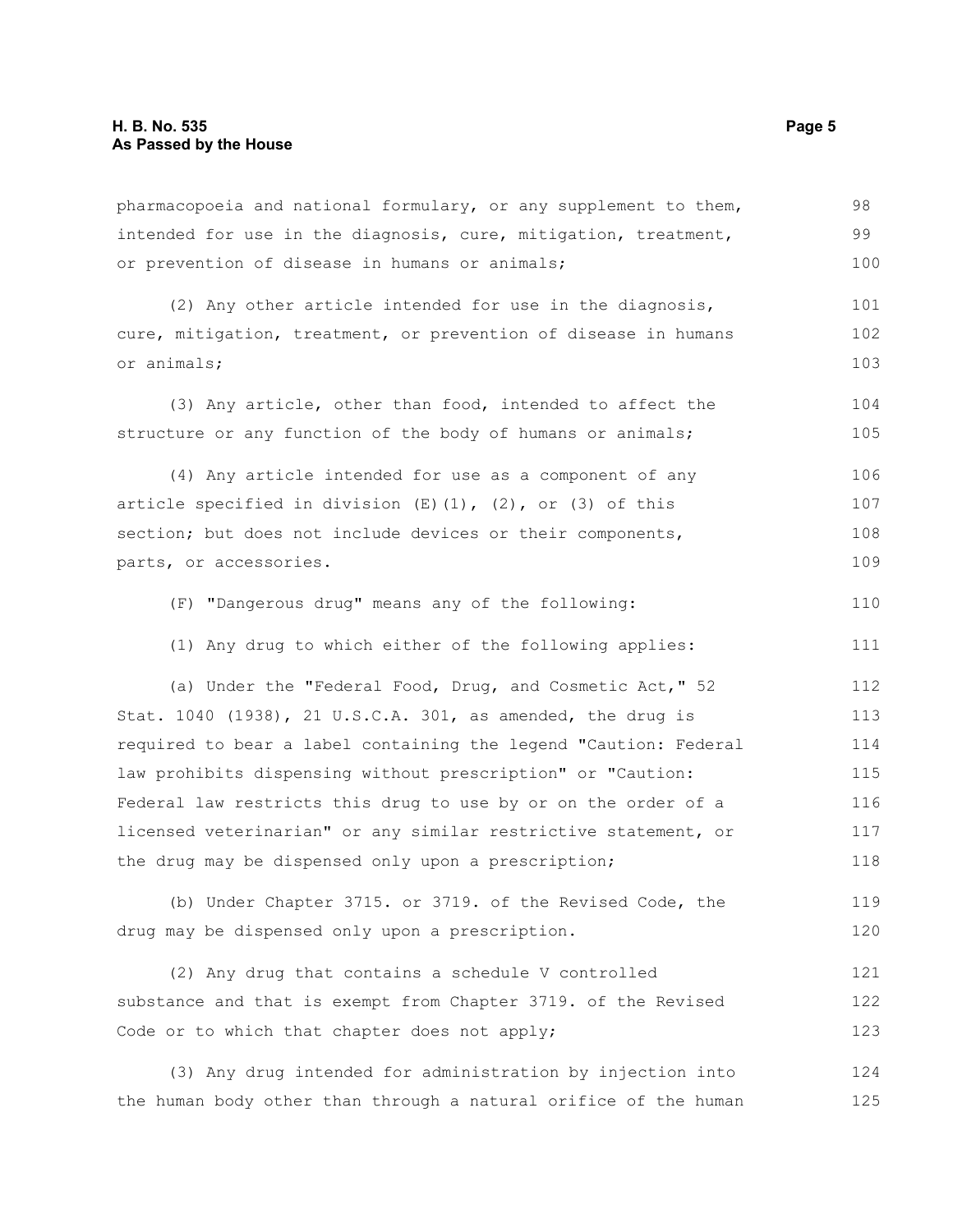| body;                                                            | 126 |
|------------------------------------------------------------------|-----|
| (4) Any drug that is a biological product, as defined in         | 127 |
| section 3715.01 of the Revised Code.                             | 128 |
| (G) "Federal drug abuse control laws" has the same meaning       | 129 |
| as in section 3719.01 of the Revised Code.                       | 130 |
| (H) "Prescription" means all of the following:                   | 131 |
| (1) A written, electronic, or oral order for drugs or            | 132 |
| combinations or mixtures of drugs to be used by a particular     | 133 |
| individual or for treating a particular animal, issued by a      | 134 |
| licensed health professional authorized to prescribe drugs;      | 135 |
| (2) For purposes of sections 2925.61, 4723.488, 4729.44,         | 136 |
| 4730.431, and 4731.94 of the Revised Code, a written,            | 137 |
| electronic, or oral order for naloxone issued to and in the name | 138 |
| of a family member, friend, or other individual in a position to | 139 |
| assist an individual who there is reason to believe is at risk   | 140 |
| of experiencing an opioid-related overdose.                      | 141 |
| (3) For purposes of section 4729.44 of the Revised Code, a       | 142 |
| written, electronic, or oral order for naloxone issued to and in | 143 |
| the name of either of the following:                             | 144 |
| (a) An individual who there is reason to believe is at           | 145 |
| risk of experiencing an opioid-related overdose;                 | 146 |
| (b) A family member, friend, or other individual in a            | 147 |
| position to assist an individual who there is reason to believe  | 148 |
| is at risk of experiencing an opioid-related overdose.           | 149 |
| (4) For purposes of sections 4723.4810, 4729.282,                | 150 |
| 4730.432, and 4731.93 of the Revised Code, a written,            | 151 |
| electronic, or oral order for a drug to treat chlamydia,         | 152 |
| gonorrhea, or trichomoniasis issued to and in the name of a      | 153 |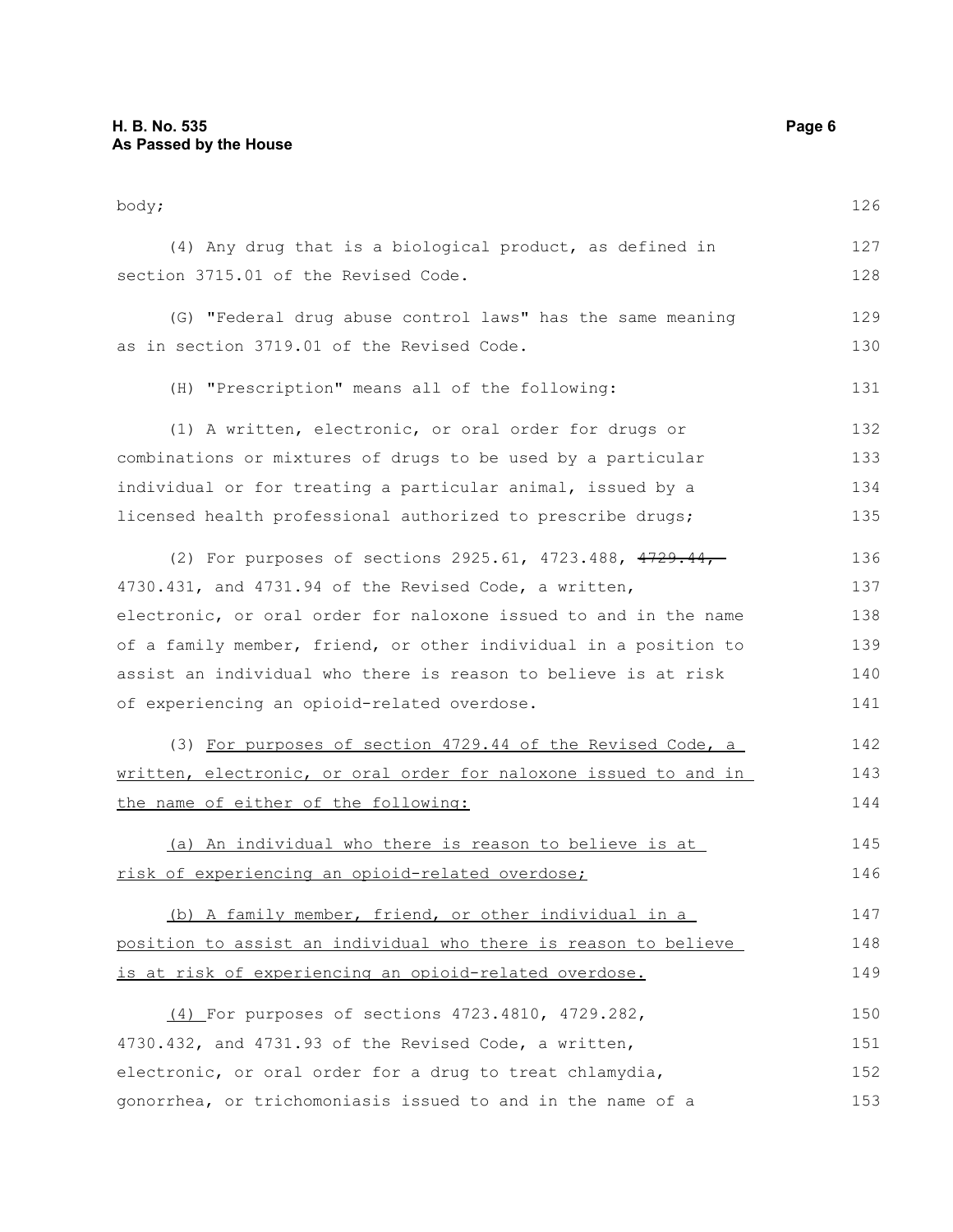### **H. B. No. 535 Page 7 As Passed by the House**

patient who is not the intended user of the drug but is the sexual partner of the intended user; (4) (5) For purposes of sections 3313.7110, 3313.7111, 3314.143, 3326.28, 3328.29, 4723.483, 4729.88, 4730.433, 4731.96, and 5101.76 of the Revised Code, a written, electronic, or oral order for an epinephrine autoinjector issued to and in the name of a school, school district, or camp;  $(5)$  (6) For purposes of Chapter 3728. and sections 4723.483, 4729.88, 4730.433, and 4731.96 of the Revised Code, a written, electronic, or oral order for an epinephrine autoinjector issued to and in the name of a qualified entity, as defined in section 3728.01 of the Revised Code. (I) "Licensed health professional authorized to prescribe drugs" or "prescriber" means an individual who is authorized by law to prescribe drugs or dangerous drugs or drug therapy related devices in the course of the individual's professional practice, including only the following: (1) A dentist licensed under Chapter 4715. of the Revised Code; (2) A clinical nurse specialist, certified nurse-midwife, or certified nurse practitioner who holds a current, valid license to practice nursing as an advanced practice registered nurse issued under Chapter 4723. of the Revised Code; (3) An optometrist licensed under Chapter 4725. of the Revised Code to practice optometry under a therapeutic pharmaceutical agents certificate; (4) A physician authorized under Chapter 4731. of the Revised Code to practice medicine and surgery, osteopathic medicine and surgery, or podiatric medicine and surgery; 154 155 156 157 158 159 160 161 162 163 164 165 166 167 168 169 170 171 172 173 174 175 176 177 178 179 180 181 182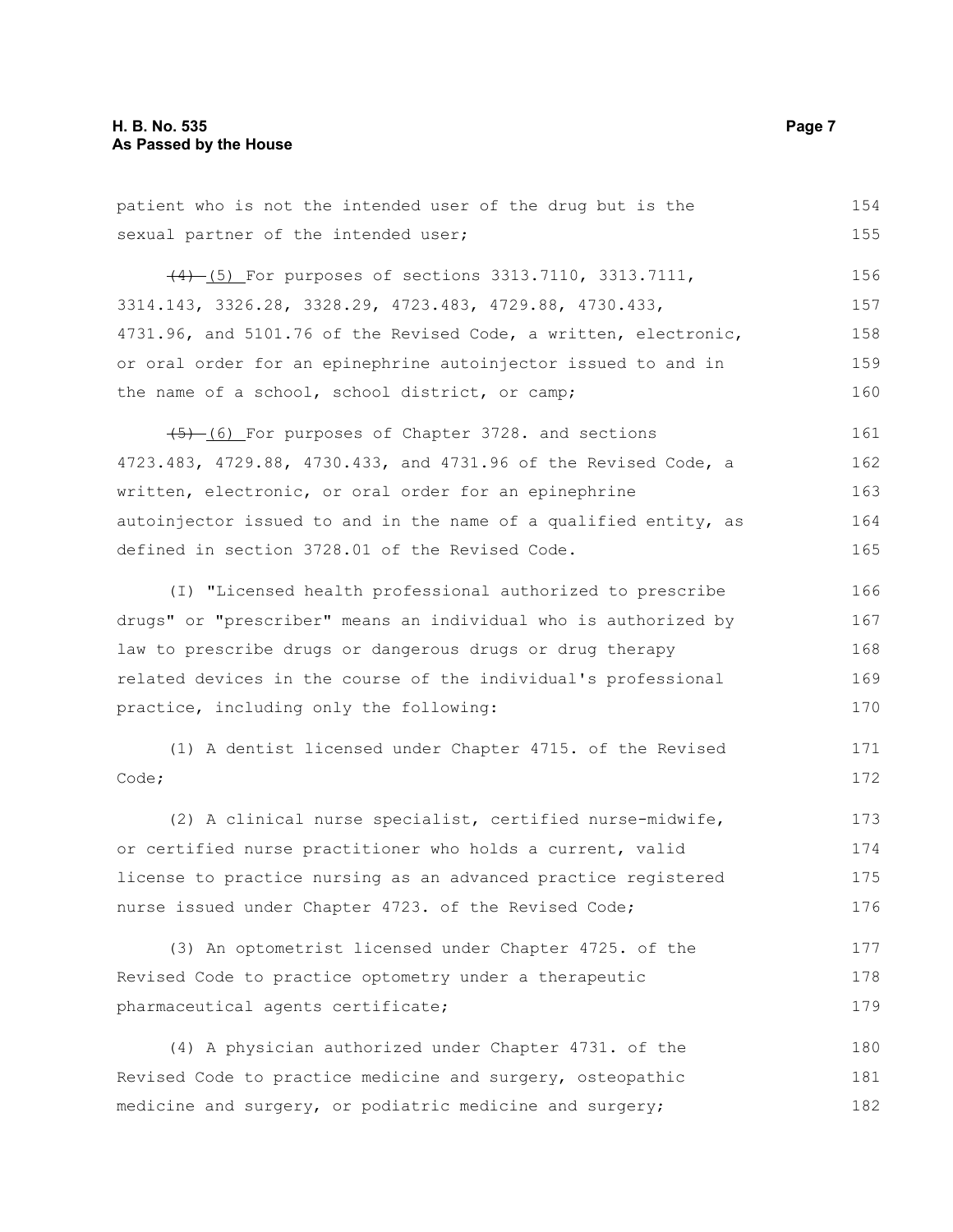#### **H. B. No. 535 Page 8 As Passed by the House**

(5) A physician assistant who holds a license to practice as a physician assistant issued under Chapter 4730. of the Revised Code, holds a valid prescriber number issued by the state medical board, and has been granted physician-delegated prescriptive authority; (6) A veterinarian licensed under Chapter 4741. of the Revised Code. (J) "Sale" or "sell" includes any transaction made by any person, whether as principal proprietor, agent, or employee, to do or offer to do any of the following: deliver, distribute, broker, exchange, gift or otherwise give away, or transfer, whether the transfer is by passage of title, physical movement, or both. (K) "Wholesale sale" and "sale at wholesale" mean any sale in which the purpose of the purchaser is to resell the article 183 184 185 186 187 188 189 190 191 192 193 194 195 196 197

(L) "Retail sale" and "sale at retail" mean any sale other than a wholesale sale or sale at wholesale. 199 200

purchased or received by the purchaser.

(M) "Retail seller" means any person that sells any dangerous drug to consumers without assuming control over and responsibility for its administration. Mere advice or instructions regarding administration do not constitute control or establish responsibility. 201 202 203 204 205

(N) "Price information" means the price charged for a prescription for a particular drug product and, in an easily understandable manner, all of the following: 206 207 208

(1) The proprietary name of the drug product; 209

(2) The established (generic) name of the drug product; 210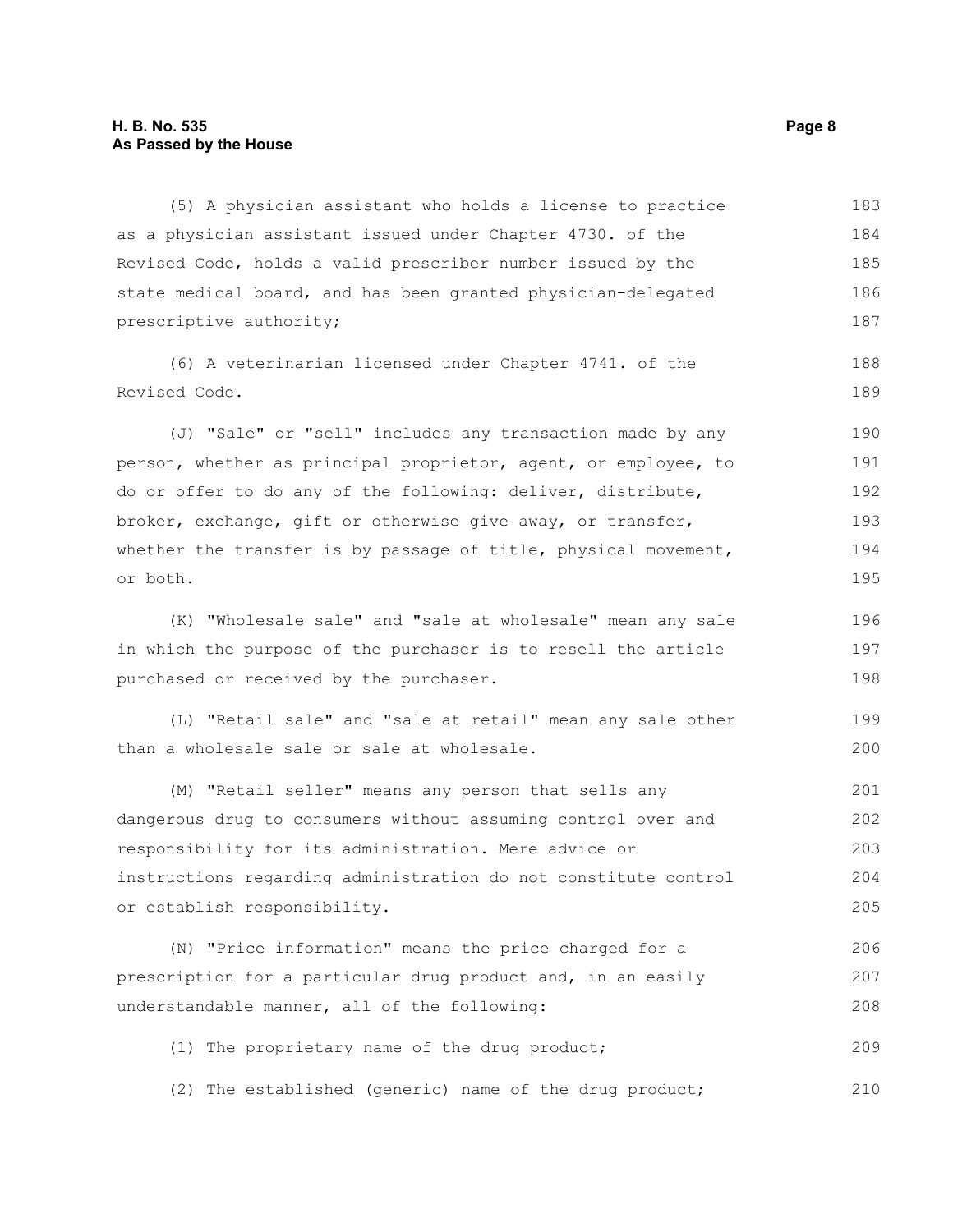### **H. B. No. 535 Page 9 As Passed by the House**

(3) The strength of the drug product if the product contains a single active ingredient or if the drug product contains more than one active ingredient and a relevant strength can be associated with the product without indicating each active ingredient. The established name and quantity of each active ingredient are required if such a relevant strength cannot be so associated with a drug product containing more than one ingredient. 211 212 213 214 215 216 217 218

(4) The dosage form;

(5) The price charged for a specific quantity of the drug product. The stated price shall include all charges to the consumer, including, but not limited to, the cost of the drug product, professional fees, handling fees, if any, and a statement identifying professional services routinely furnished by the pharmacy. Any mailing fees and delivery fees may be stated separately without repetition. The information shall not be false or misleading.

(O) "Wholesale distributor of dangerous drugs" or "wholesale distributor" means a person engaged in the sale of dangerous drugs at wholesale and includes any agent or employee of such a person authorized by the person to engage in the sale of dangerous drugs at wholesale.

(P) "Manufacturer of dangerous drugs" or "manufacturer" means a person, other than a pharmacist or prescriber, who manufactures dangerous drugs and who is engaged in the sale of those dangerous drugs. 233 234 235 236

(Q) "Terminal distributor of dangerous drugs" or "terminal distributor" means a person who is engaged in the sale of dangerous drugs at retail, or any person, other than a 237 238 239

219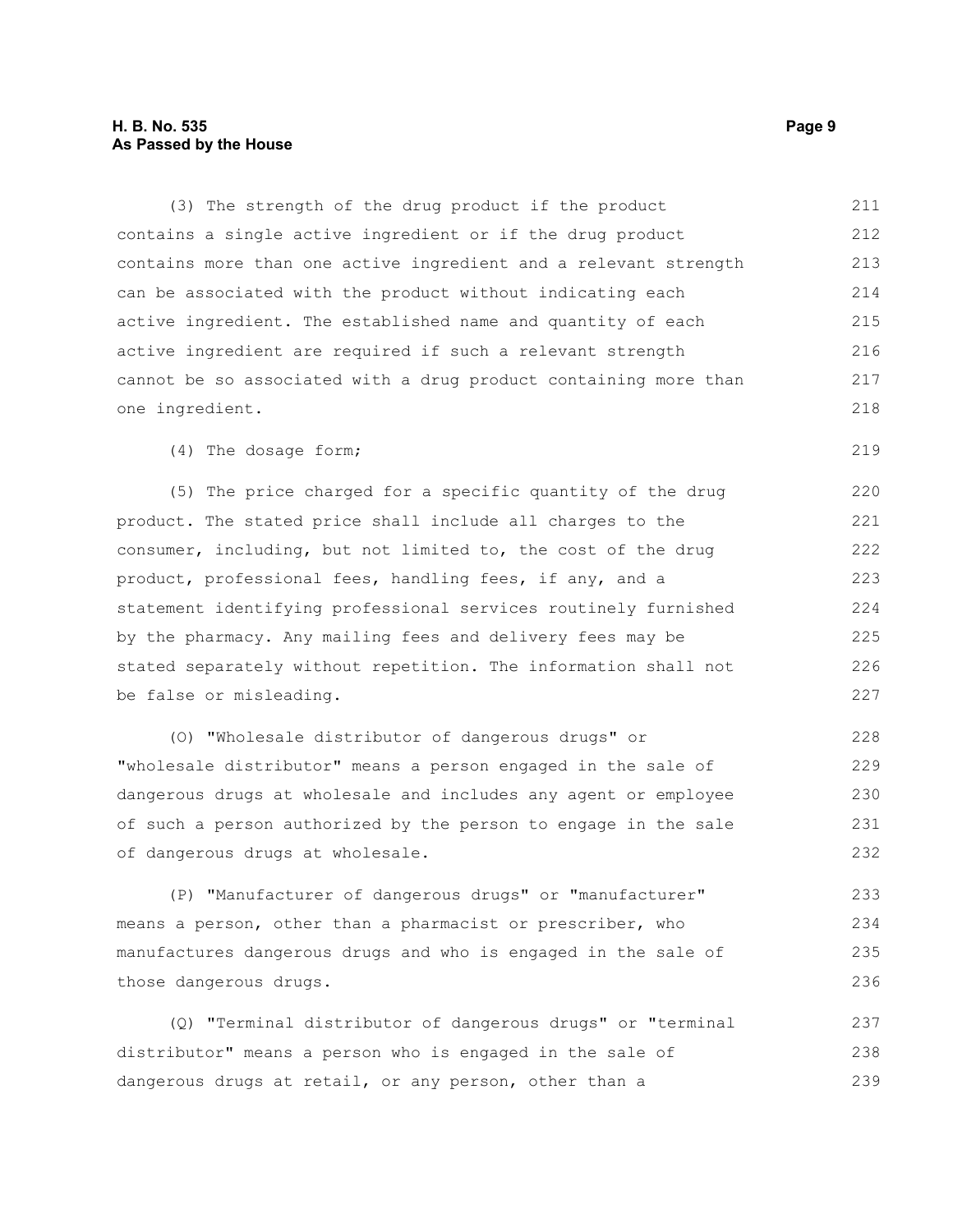### **H. B. No. 535 Page 10 As Passed by the House**

manufacturer, repackager, outsourcing facility, third-party logistics provider, wholesale distributor, or pharmacist, who has possession, custody, or control of dangerous drugs for any purpose other than for that person's own use and consumption. "Terminal distributor" includes pharmacies, hospitals, nursing homes, and laboratories and all other persons who procure dangerous drugs for sale or other distribution by or under the supervision of a pharmacist or licensed health professional authorized to prescribe drugs. (R) "Promote to the public" means disseminating a representation to the public in any manner or by any means, 240 241 242 243 244 245 246 247 248 249 250

other than by labeling, for the purpose of inducing, or that is likely to induce, directly or indirectly, the purchase of a dangerous drug at retail. 251 252 253

(S) "Person" includes any individual, partnership, association, limited liability company, or corporation, the state, any political subdivision of the state, and any district, department, or agency of the state or its political subdivisions.

(T) "Animal shelter" means a facility operated by a humane society or any society organized under Chapter 1717. of the Revised Code or a dog pound operated pursuant to Chapter 955. of the Revised Code. 259 260 261 262

(U) "Food" has the same meaning as in section 3715.01 of the Revised Code. 263 264

(V) "Pain management clinic" has the same meaning as in section 4731.054 of the Revised Code. 265 266

(W) "Investigational drug or product" means a drug or product that has successfully completed phase one of the United 267 268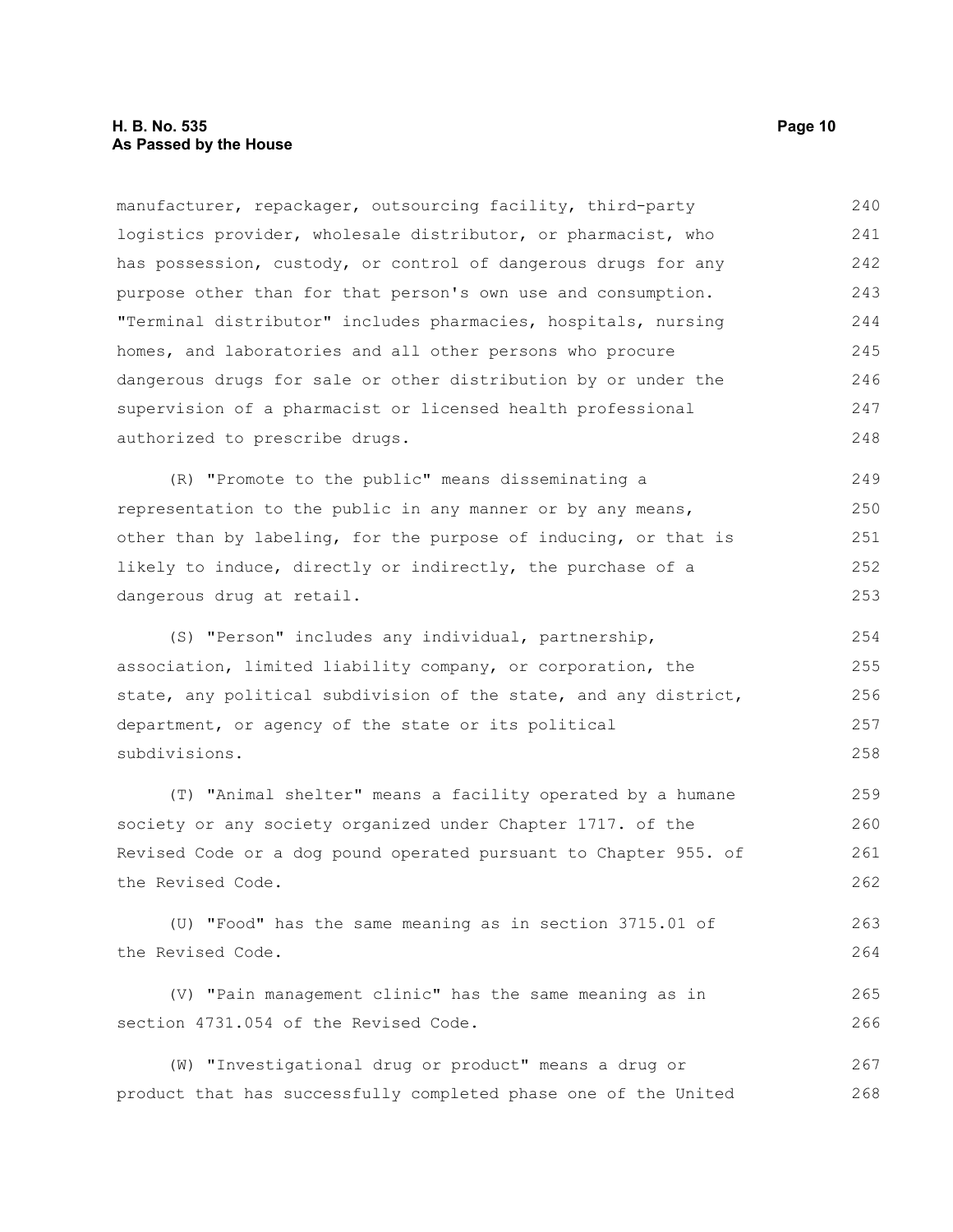#### **H. B. No. 535 Page 11 As Passed by the House**

States food and drug administration clinical trials and remains under clinical trial, but has not been approved for general use by the United States food and drug administration. "Investigational drug or product" does not include controlled substances in schedule I, as established pursuant to section 3719.41 of the Revised Code, and as amended. 269 270 271 272 273 274

(X) "Product," when used in reference to an investigational drug or product, means a biological product, other than a drug, that is made from a natural human, animal, or microorganism source and is intended to treat a disease or medical condition. 275 276 277 278 279

(Y) "Third-party logistics provider" means a person that provides or coordinates warehousing or other logistics services pertaining to dangerous drugs including distribution, on behalf of a manufacturer, wholesale distributor, or terminal distributor of dangerous drugs, but does not take ownership of the drugs or have responsibility to direct the sale or disposition of the drugs. 280 281 282 283 284 285 286

(Z) "Repackager of dangerous drugs" or "repackager" means a person that repacks and relabels dangerous drugs for sale or distribution.

(AA) "Outsourcing facility" means a facility that is engaged in the compounding and sale of sterile drugs and is registered as an outsourcing facility with the United States food and drug administration. 290 291 292 293

**Sec. 4729.44.** (A) As used in this section:

(1) "Board of health" means a board of health of a city or general health district or an authority having the duties of a board of health under section 3709.05 of the Revised Code. 295 296 297

287 288 289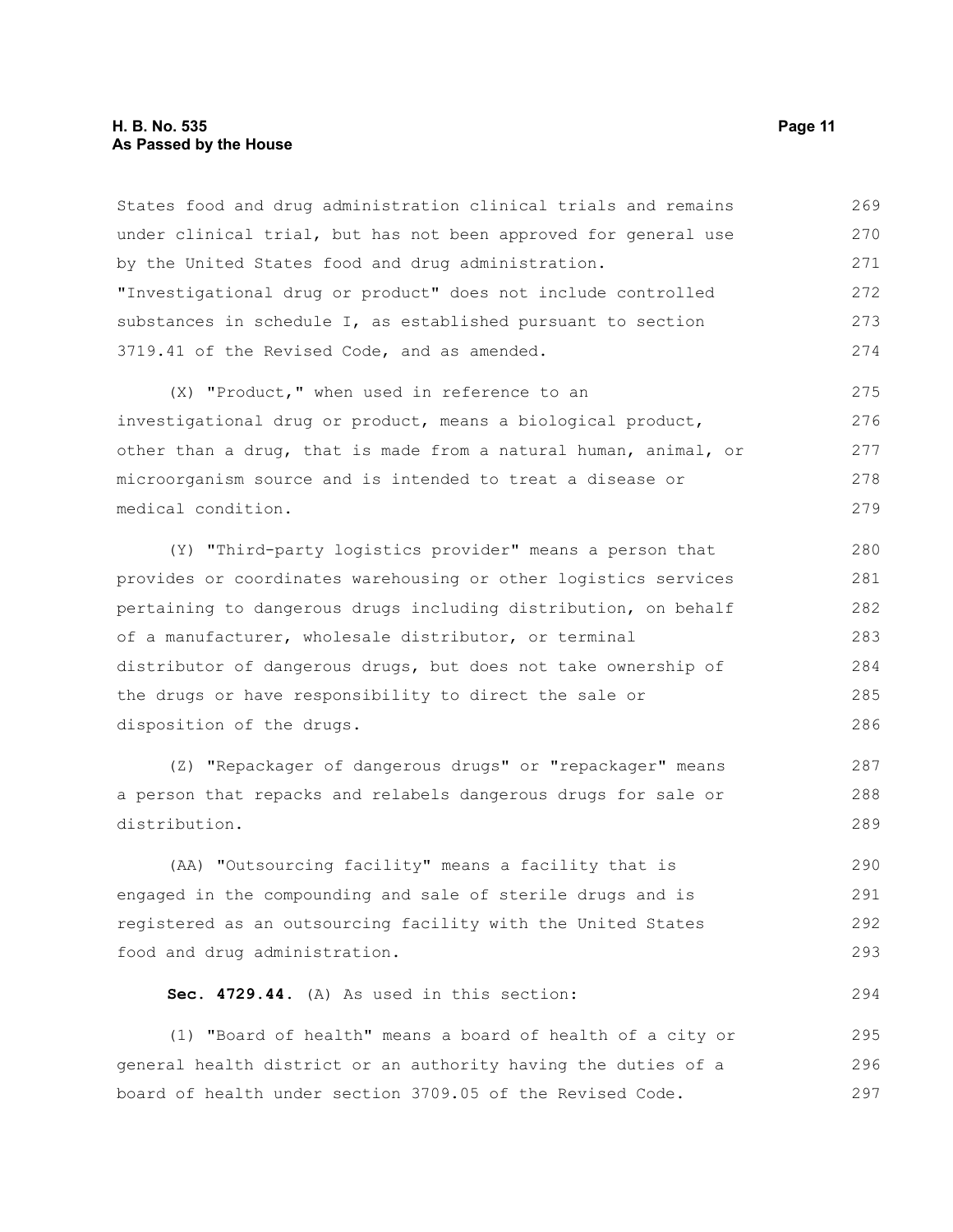(2) "Physician" means an individual authorized under Chapter 4731. of the Revised Code to practice medicine and surgery, osteopathic medicine and surgery, or podiatric medicine and surgery. 298 299 300 301

(B) If use of the protocol developed pursuant to rules adopted under division (G) of this section has been authorized under section 3707.56 or 4731.942 of the Revised Code, a pharmacist or pharmacy intern may dispense naloxone without a prescription to either of the following in accordance with that protocol: 302 303 304 305 306 307

(1) An individual who there is reason to believe is experiencing or at risk of experiencing an opioid-related overdose; 308 309 310

(2) A family member, friend, or other person individual in a position to assist an individual who there is reason to believe is at risk of experiencing an opioid-related overdose. 311 312 313

(C) A pharmacist or pharmacy intern who dispenses naloxone under this section shall instruct the individual to whom naloxone is dispensed to summon emergency services as soon as practicable either before or after administering naloxone. 314 315 316 317

(D) A pharmacist may document on a prescription form the dispensing of naloxone by the pharmacist or a pharmacy intern supervised by the pharmacist on a prescription form. The form may be assigned a number for record-keeping purposes. 318 319 320 321

(E) This section does not affect the authority of a pharmacist or pharmacy intern to fill or refill a prescription for naloxone. 322 323 324

(F) A board of health that in good faith authorizes a pharmacist or pharmacy intern to dispense naloxone without a 325 326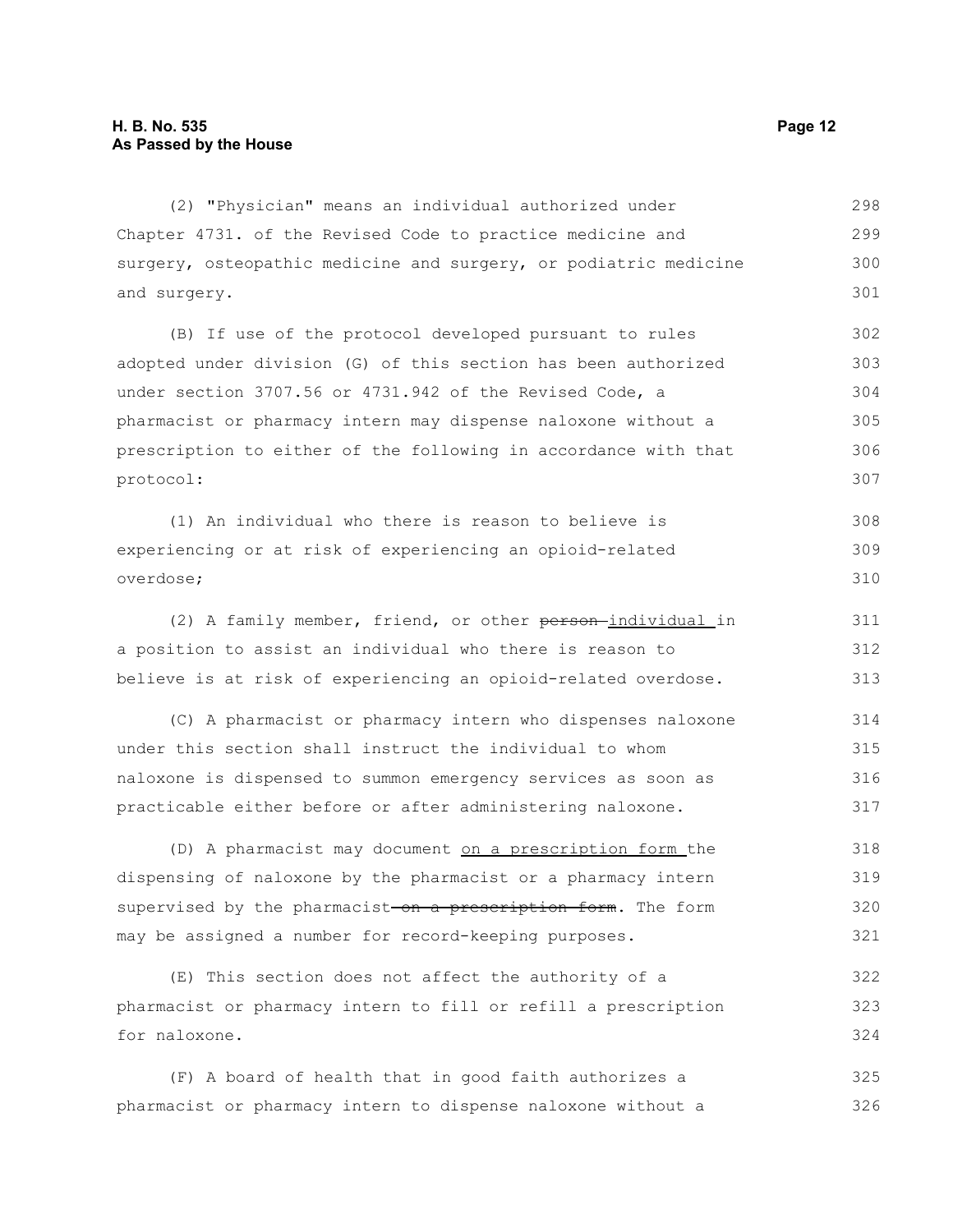#### **H. B. No. 535 Page 13 As Passed by the House**

prescription in accordance with a protocol developed pursuant to rules adopted under division (G) of this section is not liable for or subject to any of the following for any action or omission of the individual to whom the naloxone is dispensed: damages in any civil action, prosecution in any criminal proceeding, or professional disciplinary action. 327 328 329 330 331 332

A physician who in good faith authorizes a pharmacist or pharmacy intern to dispense naloxone without a prescription in accordance with a protocol developed pursuant to rules adopted under division (G) of this section is not liable for or subject to any of the following for any action or omission of the individual to whom the naloxone is dispensed: damages in any civil action, prosecution in any criminal proceeding, or professional disciplinary action. 333 334 335 336 337 338 339 340

A pharmacist or pharmacy intern authorized under this section to dispense naloxone without a prescription who does so in good faith is not liable for or subject to any of the following for any action or omission of the individual to whom the naloxone is dispensed: damages in any civil action, prosecution in any criminal proceeding, or professional disciplinary action. 341 342 343 344 345 346 347

(G) The state board of pharmacy shall, after consulting with the department of health and state medical board, adopt rules to implement this section. The rules shall specify a protocol under which pharmacists or pharmacy interns may dispense naloxone without a prescription. 348 349 350 351 352

All rules adopted under this section shall be adopted in accordance with Chapter 119. of the Revised Code. 353 354

**Sec. 4729.75.** The state board of pharmacy may establish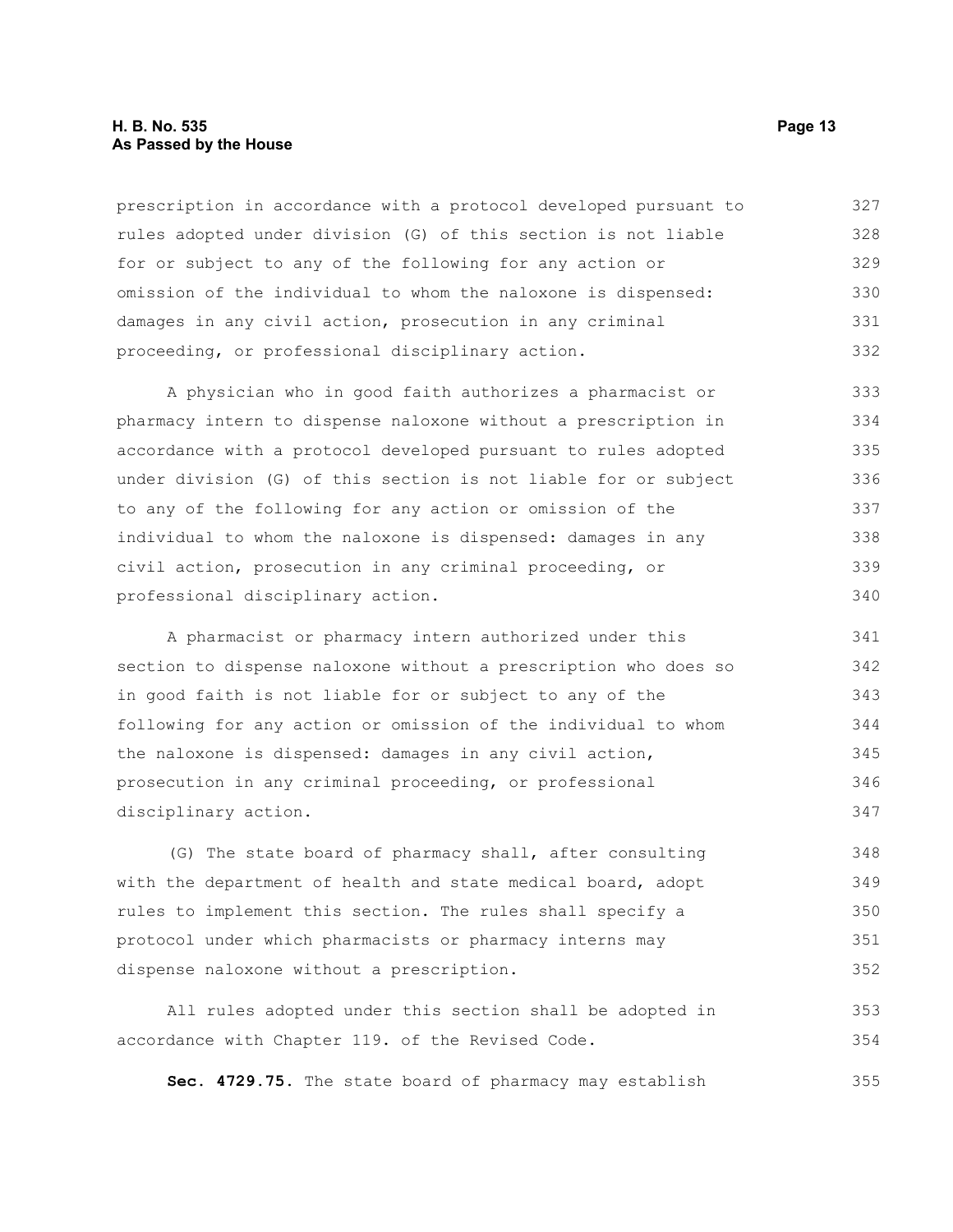### **H. B. No. 535 Page 14 As Passed by the House**

and maintain a drug database. The board shall use the drug database to monitor the misuse and diversion of the following: controlled substances, as defined in section 3719.01 of the Revised Code; medical marijuana, as authorized under Chapter 3796. of the Revised Code; and other dangerous drugs the board includes in the database pursuant to rules adopted under section 4729.84 of the Revised Code.  $H$ -356 357 358 359 360 361 362

#### The board also shall use the drug database to monitor naltrexone. 363 364

 In establishing and maintaining the database, the board shall electronically collect information pursuant to sections 4729.77, 4729.771, 4729.772, 4729.78, and 4729.79 of the Revised Code and shall disseminate information as authorized or required by sections 4729.80 and 4729.81 of the Revised Code. The board's collection and dissemination of information shall be conducted in accordance with rules adopted under section 4729.84 of the Revised Code. 365 366 367 368 369 370 371 372

**Sec. 4729.79.** (A) If the state board of pharmacy establishes and maintains a drug database pursuant to section 4729.75 of the Revised Code, each licensed health professional authorized to prescribe drugs, except as provided in division (C) of this section, who personally furnishes to a patient a controlled substance, naltrexone, or other dangerous drug the board includes in the database pursuant to rules adopted under section 4729.84 of the Revised Code shall submit to the board the following information: 373 374 375 376 377 378 379 380 381

- (1) Prescriber identification; 382
- (2) Patient identification; 383
- (3) Date drug was furnished by the prescriber;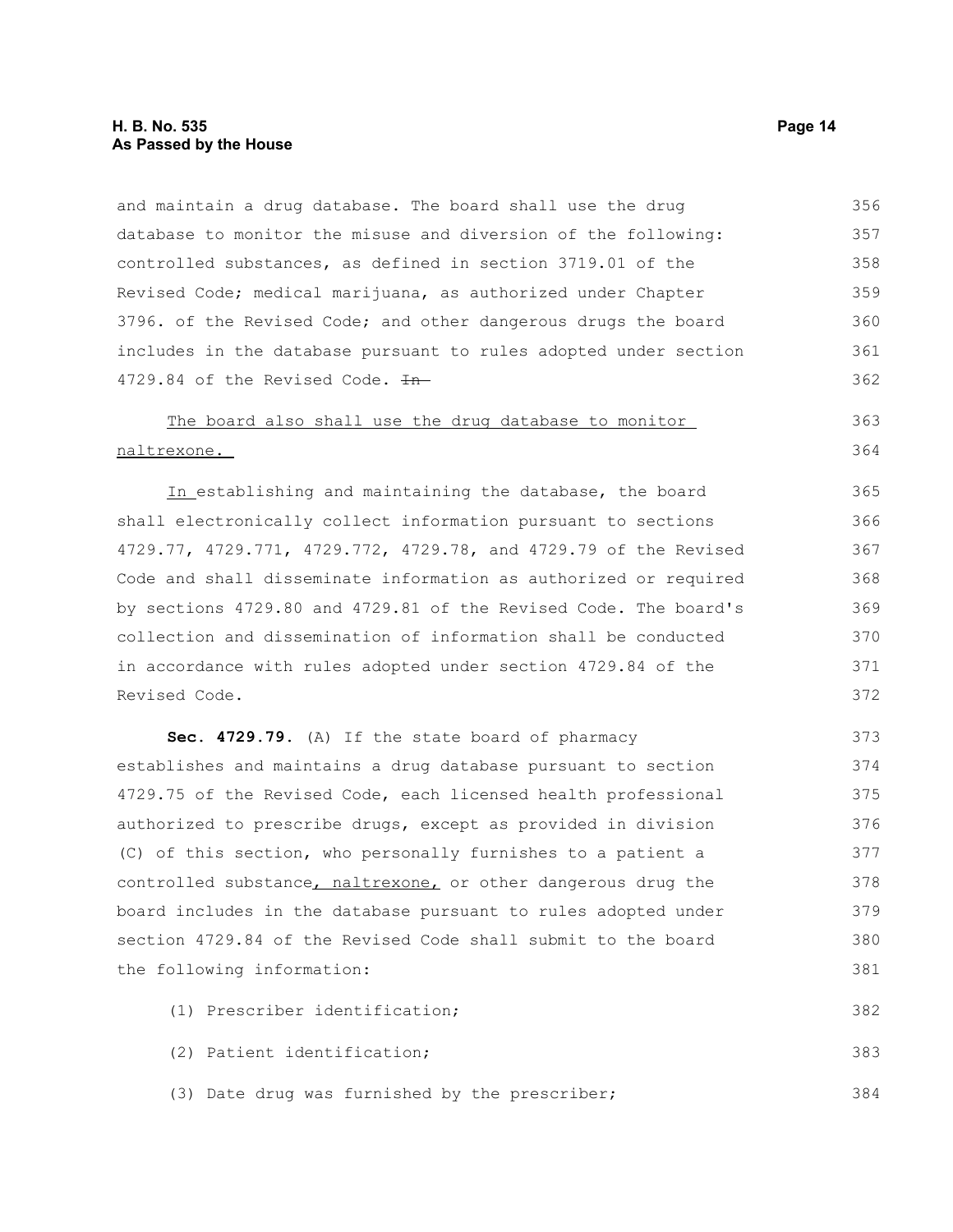(4) Indication of whether the drug furnished is new or a refill; (5) Name, strength, and national drug code of drug furnished; (6) Quantity of drug furnished; (7) Number of days' supply of drug furnished; (8) Source of payment for the drug furnished; (9) Identification of the owner of the drug furnished. (B)(1) The information shall be transmitted as specified by the board in rules adopted under section 4729.84 of the Revised Code. (2) The information shall be submitted electronically in the format specified by the board, except that the board may grant a waiver allowing the prescriber to submit the information in another format. (3) The information shall be submitted in accordance with any time limits specified by the board, except that the board may grant an extension if either of the following occurs: (a) The prescriber's transmission system suffers a mechanical or electronic failure, or the prescriber cannot meet the deadline for other reasons beyond the prescriber's control. (b) The board is unable to receive electronic submissions. (C)(1) The information required to be submitted under division (A) of this section may be submitted on behalf of the prescriber by the owner of the drug being personally furnished or by a delegate approved by that owner. 385 386 387 388 389 390 391 392 393 394 395 396 397 398 399 400 401 402 403 404 405 406 407 408 409 410

(2) The requirements of this section to submit information 411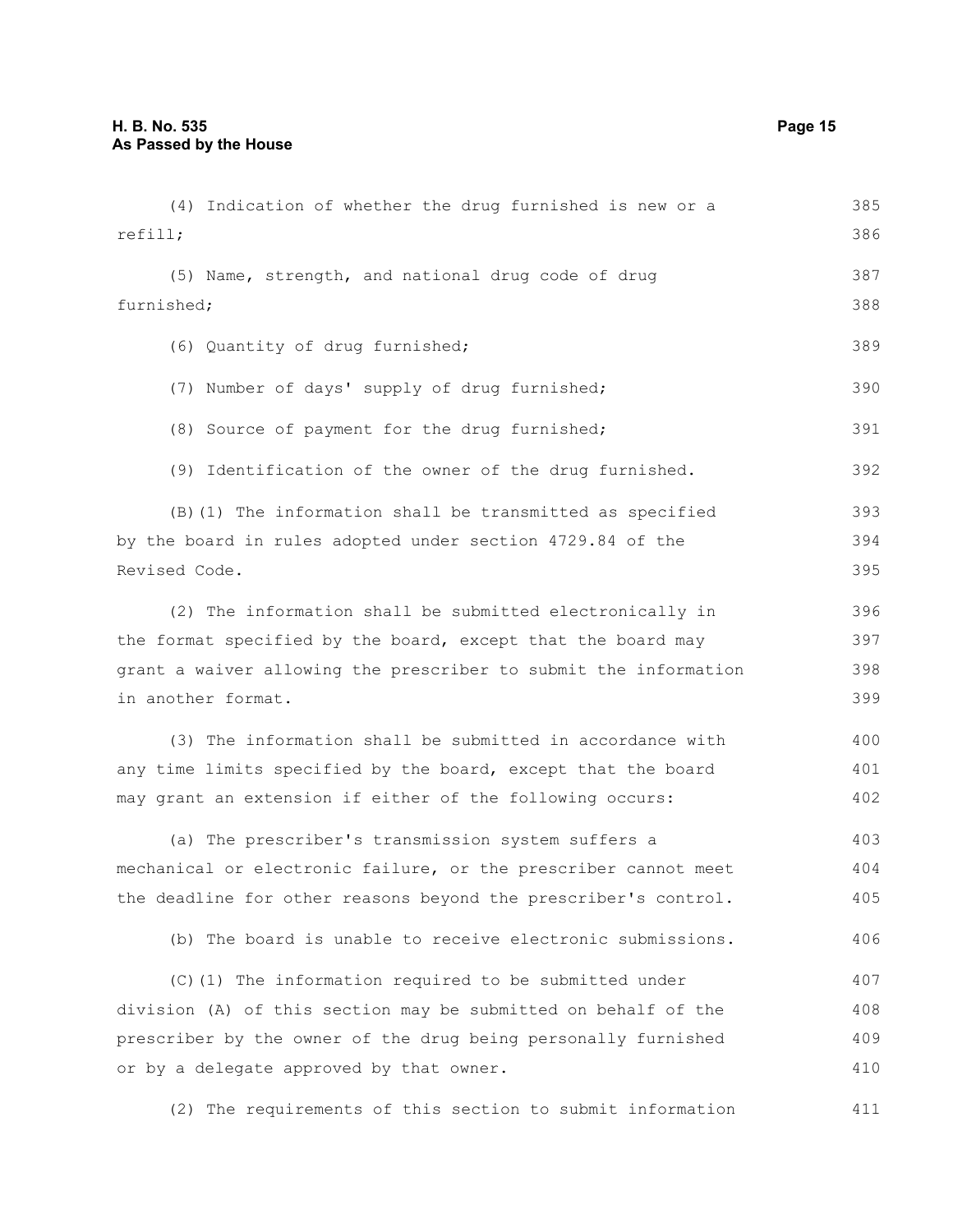| to the board do not apply to a prescriber who is a veterinarian. | 412 |
|------------------------------------------------------------------|-----|
| (D) If the board becomes aware of a prescriber's failure         | 413 |
| to comply with this section, the board shall notify the          | 414 |
| government entity responsible for licensing the prescriber.      | 415 |
| Sec. 4729.85. If the state board of pharmacy establishes         | 416 |
| and maintains a drug database pursuant to section 4729.75 of the | 417 |
| Revised Code, the board shall prepare reports regarding the      | 418 |
| database and present or submit them in accordance with both of   | 419 |
| the following:                                                   | 420 |
| (A) The board shall present a biennial report to the             | 421 |
| standing committees of the house of representatives and the      | 422 |
| senate that are primarily responsible for considering health and | 423 |
| human services issues. Each report shall include all of the      | 424 |
| following:                                                       | 425 |
|                                                                  |     |
| (1) The cost to the state of establishing and maintaining        | 426 |
| the database;                                                    | 427 |
| (2) Information from the board, terminal distributors of         | 428 |
| dangerous drugs, prescribers, and retail dispensaries licensed   | 429 |
| under Chapter 3796. of the Revised Code regarding the board's    | 430 |
| effectiveness in providing information from the database;        | 431 |
| (3) The board's timeliness in transmitting information           | 432 |
| from the database.                                               | 433 |
| (B) The board shall submit a semiannual report to the            | 434 |
| governor, the president of the senate, the speaker of the house  | 435 |
| of representatives, the attorney general, the chairpersons of    | 436 |
| the standing committees of the house of representatives and the  | 437 |
| senate that are primarily responsible for considering health and | 438 |

state dental board, the board of nursing, the state vision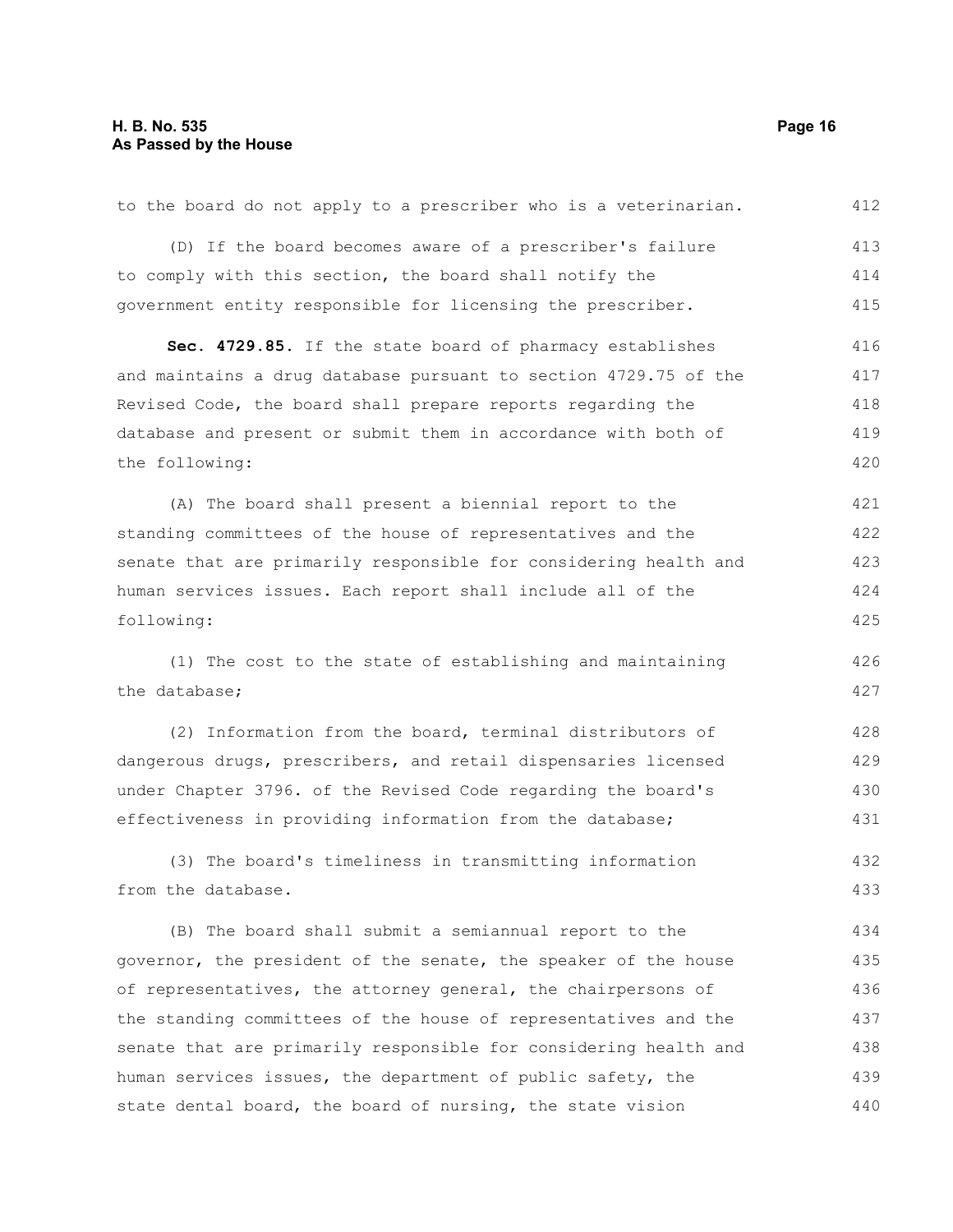#### **H. B. No. 535 Page 17 As Passed by the House**

professionals board, the state medical board, and the state veterinary medical licensing board. The state board of pharmacy shall make the report available to the public on its internet web site. Each report submitted shall include all of the following for the period covered by the report: (1) An aggregate of the information submitted to the board under section 4729.77 of the Revised Code regarding prescriptions for controlled substances containing opioids, including all of the following: (a) The number of prescribers who issued the prescriptions; (b) The number of patients to whom the controlled substances were dispensed; (c) The average quantity of the controlled substances dispensed per prescription; (d) The average daily morphine equivalent dose of the controlled substances dispensed per prescription. (2) An aggregate of the information submitted to the board under section 4729.79 of the Revised Code regarding controlled substances containing opioids that have been personally furnished to a patient by a prescriber, other than a prescriber who is a veterinarian, including all of the following: (a) The number of prescribers who personally furnished the controlled substances; (b) The number of patients to whom the controlled substances were personally furnished; (c) The average quantity of the controlled substances that were furnished at one time; 441 442 443 444 445 446 447 448 449 450 451 452 453 454 455 456 457 458 459 460 461 462 463 464 465 466 467 468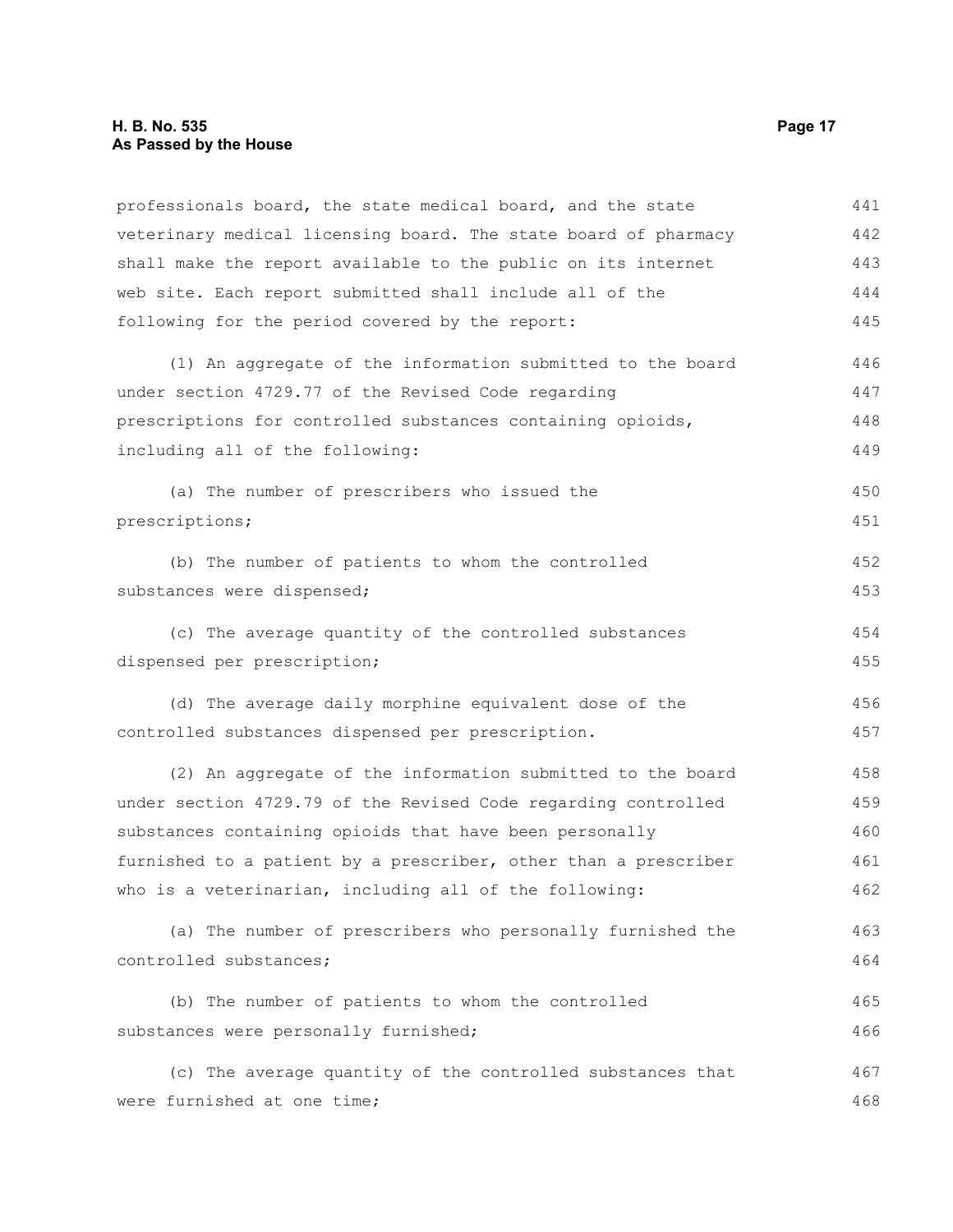controlled substances that were furnished at one time.

| (3) An aggregate of the information submitted to the board       | 471 |
|------------------------------------------------------------------|-----|
| under section 4729.771 of the Revised Code regarding medical     | 472 |
| marijuana <u>;</u>                                               | 473 |
| (4) An aggregate of the information submitted to the board       | 474 |
| under sections 4729.77 and 4729.79 of the Revised Code regarding | 475 |
| naltrexone, including all of the following:                      | 476 |
| (a) The number of prescribers who issued the prescriptions       | 477 |
| for or personally furnished the drug;                            | 478 |
| (b) The number of patients to whom the drug was dispensed        | 479 |
| or personally furnished;                                         | 480 |
| (c) The average quantity of the drug dispensed per               | 481 |
| prescription or furnished at one time.                           | 482 |
| Sec. 4765.45. (A) If the department of public safety             | 483 |
| collects any of the following information regarding the          | 484 |
| administration of naloxone by emergency medical service          | 485 |
| personnel or any firefighter or volunteer firefighter, the       | 486 |
| department of public safety shall report the information to the  | 487 |
| department of health on a monthly basis and in a manner          | 488 |
| prescribed by the department of health:                          | 489 |
| (1) The five-digit postal zip code plus four-digit add-on        | 490 |
| where the naloxone was administered;                             | 491 |
| (2) The date on which the naloxone was administered;             | 492 |
| The number of doses administered;<br>(3)                         | 493 |
| (4) The name of the emergency medical service organization       | 494 |
| or fire department that administered the naloxone;               | 495 |